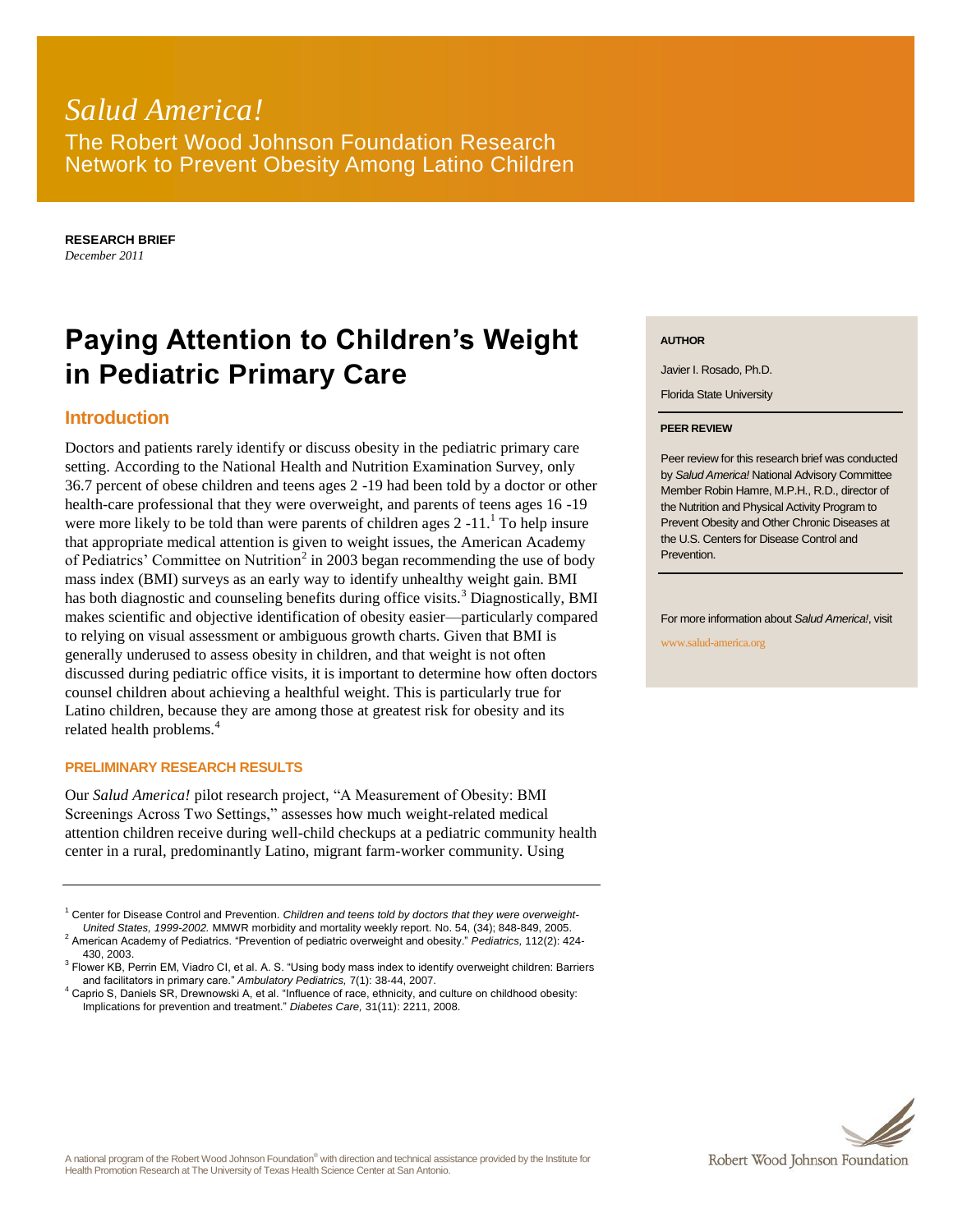structured interviews, parents were asked immediately after the well-child visit to assess: 1) if their child's weight was discussed by the physician; 2) parents' awareness of and agreement with weight-related information, when provided; 3) family perceptions of what is considered overweight and any gender-based differences in those perceptions; and 4) family interest in influencing their child's weight, and what they would need to do so. Parents of children ages 3-16 were invited to participate. As of this brief's writing, 279 parents have been interviewed. All of the children covered by the interviews are Latino; more than three-fourths are of Mexican descent. Preliminary findings include:

- **Childhood overweight and obesity are common among Latino children, especially girls and youth entering middle school.** Overall, 47.3 percent of Latino children were overweight or obese (20.2% overweight, 27.1% obese). Although we found similar percentages of obese girls (26.1%) and boys (28%), far more girls than boys were overweight (25.4% as compared with 15.4%). As shown in Figure 1, the obesity rate was highest—31.7 percent—among children entering middle school. Among those entering preschool, elementary school and high school, 25.3 percent, 28.1 percent and 19.1 percent were obese, respectively.
- **Some parents are not concerned about their child's weight.** Fewer than 42 percent of parents with overweight or obese children said they were concerned about their child's weight. This percentage was similar for parents of overweight or obese boys, 40 percent of whom said they were not concerned, and overweight or obese girls, for whom the figure was 43.1 percent.
- Obesity among girls raised the highest concern. While parents were similarly concerned about overweight boys (18.2%) and girls (18.8%), they were more concerned about obese girls than they were about obese boys: 66.7 percent of parents of obese girls said they were concerned, compared with 52.6 percent of parents of obese boys. Parents reported being more concerned about the weight of healthy boys (23.6%) than healthy girls (9.8%).
- **The child's gender also influences physician action.** For both healthy-weight and overweight children, physicians documented information about boys' weights more frequently (healthy: 29.5%; overweight: 25%) than they did for girls weights (healthy: 13%; overweight: 15.2%). The opposite was true for the obese group, in which physicians talked about a boy's weight 50 percent of the time, compared with 58.8 percent for girls.
- **Physicians give little attention to children who are overweight but not obese.**  Physicians documented a child's weight most frequently when the child was obese, doing so 53.3 percent of the time. Physicians only noted the weight of children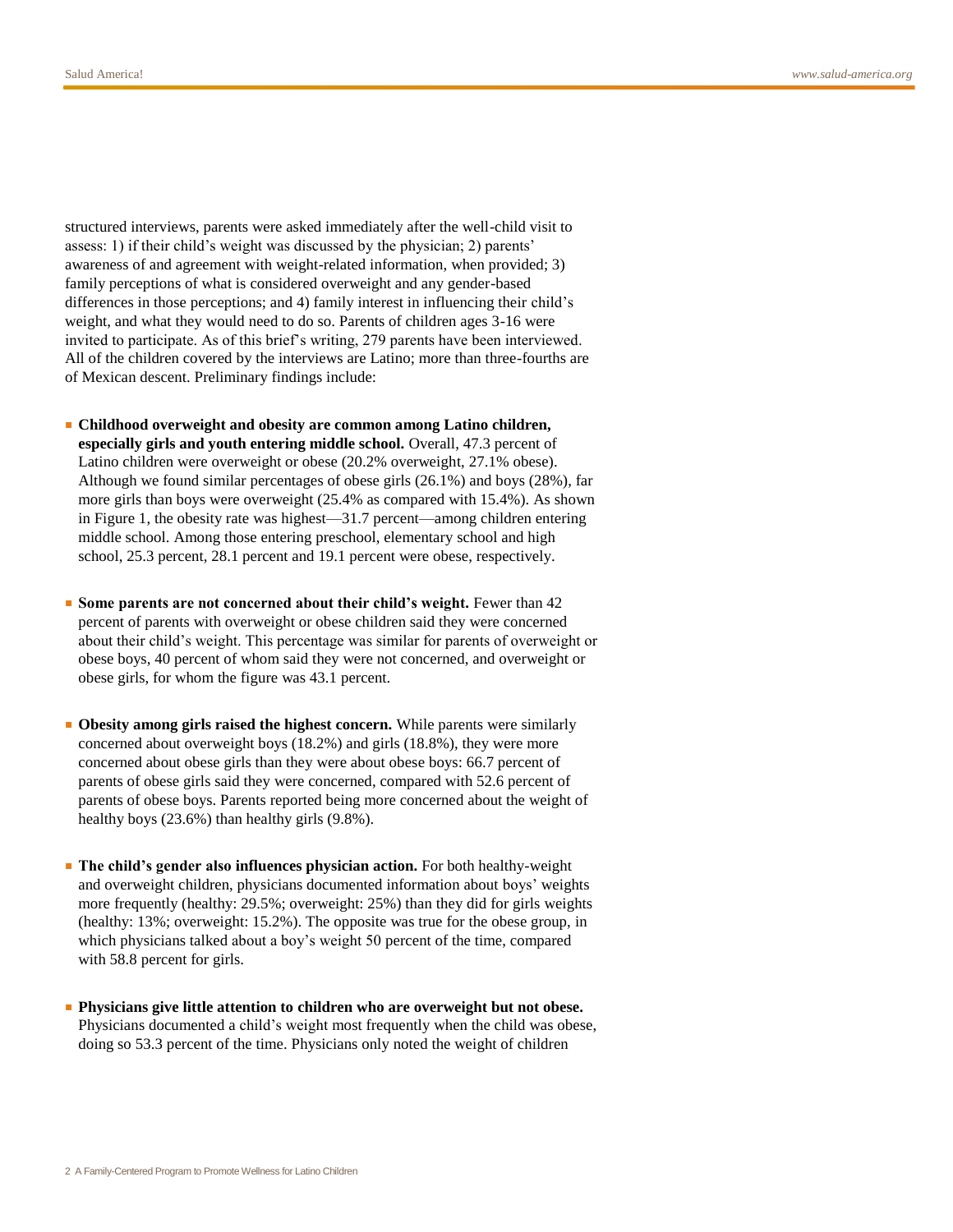who were overweight 20.4 percent of the time and that of children who were a healthy weight 21.7 percent of the time



**Figure 1: Percent of Obese and Overweight Children by Grade Level**

## **Conclusion and Policy Implications**

Our preliminary results support previous research findings that identify obesity as a serious, common and untreated problem among Latino children. They also highlight the need for programs that facilitate parental interest, concern and confidence in influencing their child's health and weight—particularly as parents in our study were frequently unaware of their child's weight status. Given that parents were much more concerned about obesity among their girls than among their boys, parental education must include gender-specific recommendations that address influences on their child's weight. Physicians need to be equipped with guidelines and tools that facilitate accurate diagnosis and treatment of childhood obesity, and any such guidelines must address parent and child motivation to engage in treatment. Future results with a larger sample could evaluate whether Latino parents' perceptions of ideal weight differ from those recommended for their children and how this differs by gender. We also will describe family interest and perceived needs in addressing childhood obesity, and gather data on blood pressure, cholesterol and other health issues among children who are obese.

Both our preliminary and forthcoming results have the potential to increase awareness of childhood obesity, and mobilize the community to improve how obesity is addressed locally. For example, our research team is sharing our preliminary results with leaders of the community health center where the study took place, to